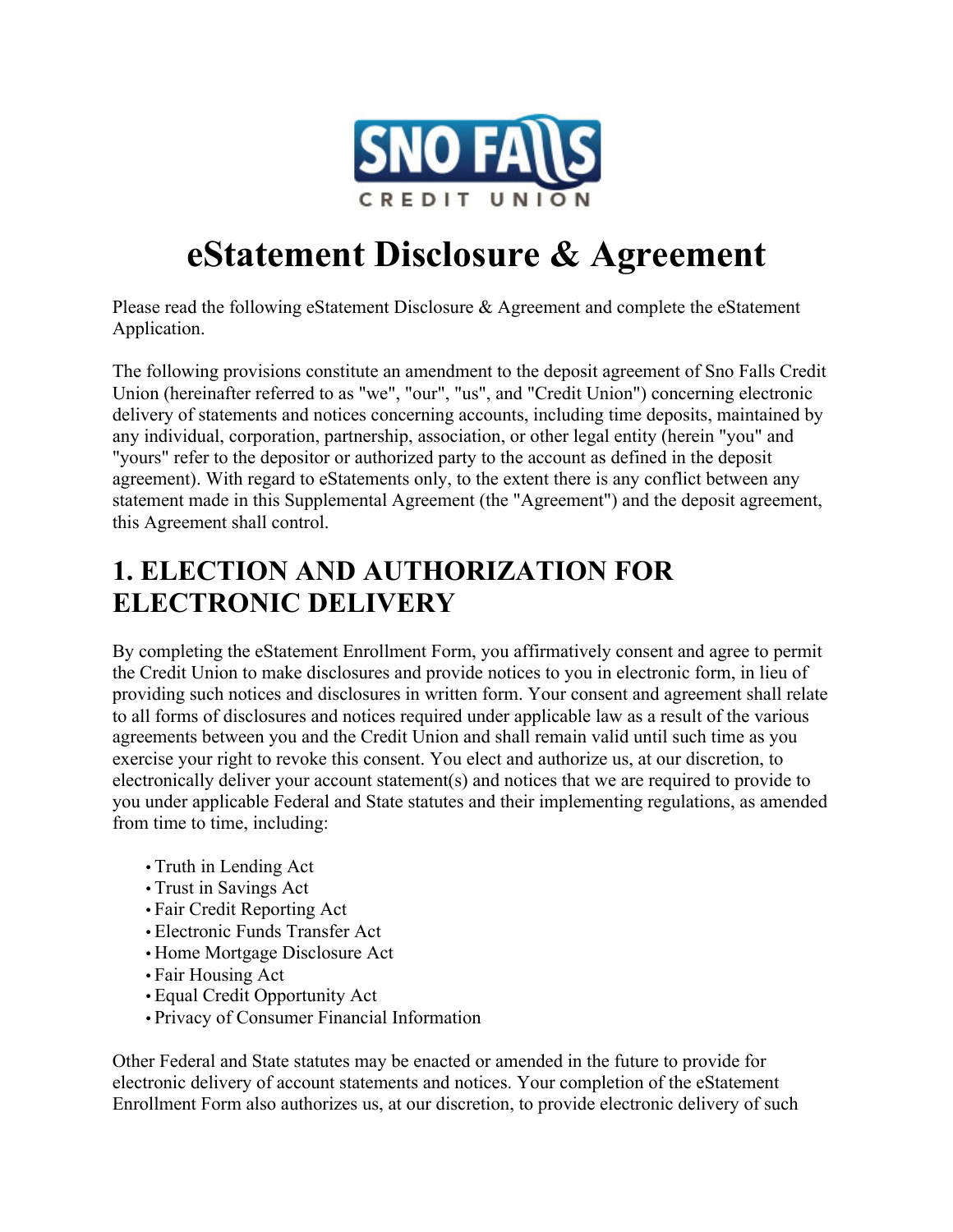statements and notices pursuant to these statutes after they become effective. If there is more than one Depositor that is a party to the account, notice to any one Depositor will be effective for all. To revoke this consent or to request a paper copy of any electronic disclosure or notice provided pursuant to this consent, write to:

Sno Falls Credit Union

PO BOX 1978

Snoqualmie, WA 98065

or fax your request to (425) 888-4240. You may also visit any of our office locations and speak with one of our Member Service Representatives for assistance. Refer to Paragraph 3 for a description of the hardware and software requirements for access to and retention of electronic disclosures and/or notices.

#### **2. SECURITY MEASURES**

We will use commercially reasonable measures, consistent with industry standards, to maintain a reasonable level of security over the information contained in the electronically delivered account statement(s) and notices. When communicating with you electronically, no one from Sno Falls Credit Union will ask you for your password.

You understand that these industry standards are dynamic and constantly developing. By signing the enrollment form for eStatement service, you acknowledge and understand that there are risks to electronic delivery of account statement(s) and notices, including, but not limited to, delay or failure of delivery due to technical difficulties, weather conditions, and matters beyond our reasonable control and you find that our security measures are reasonable. In reaching this conclusion, you have considered the historical and potential future content of your account statement(s), the risks associated with electronic delivery of account statement(s) and our security procedures. If you conclude that our security procedures cease to be reasonable in the future, you must terminate this agreement immediately in accordance with paragraph 9 below.

### **3. YOUR COMPUTER'S SPECIFICATIONS**

In order to receive eStatement services, your computer hardware and software must meet the following specifications:

#### *PC/Windows Users*

- Acrobat Reader 5.0 or greater
- Internet Service Provider (ISP)
- Method by which to store statements: printer, download capability, sufficient memory space on computer, or disk drives

#### *MAC Users*

- Acrobat Reader 5.0 or greater
- Internet Service Provider (ISP)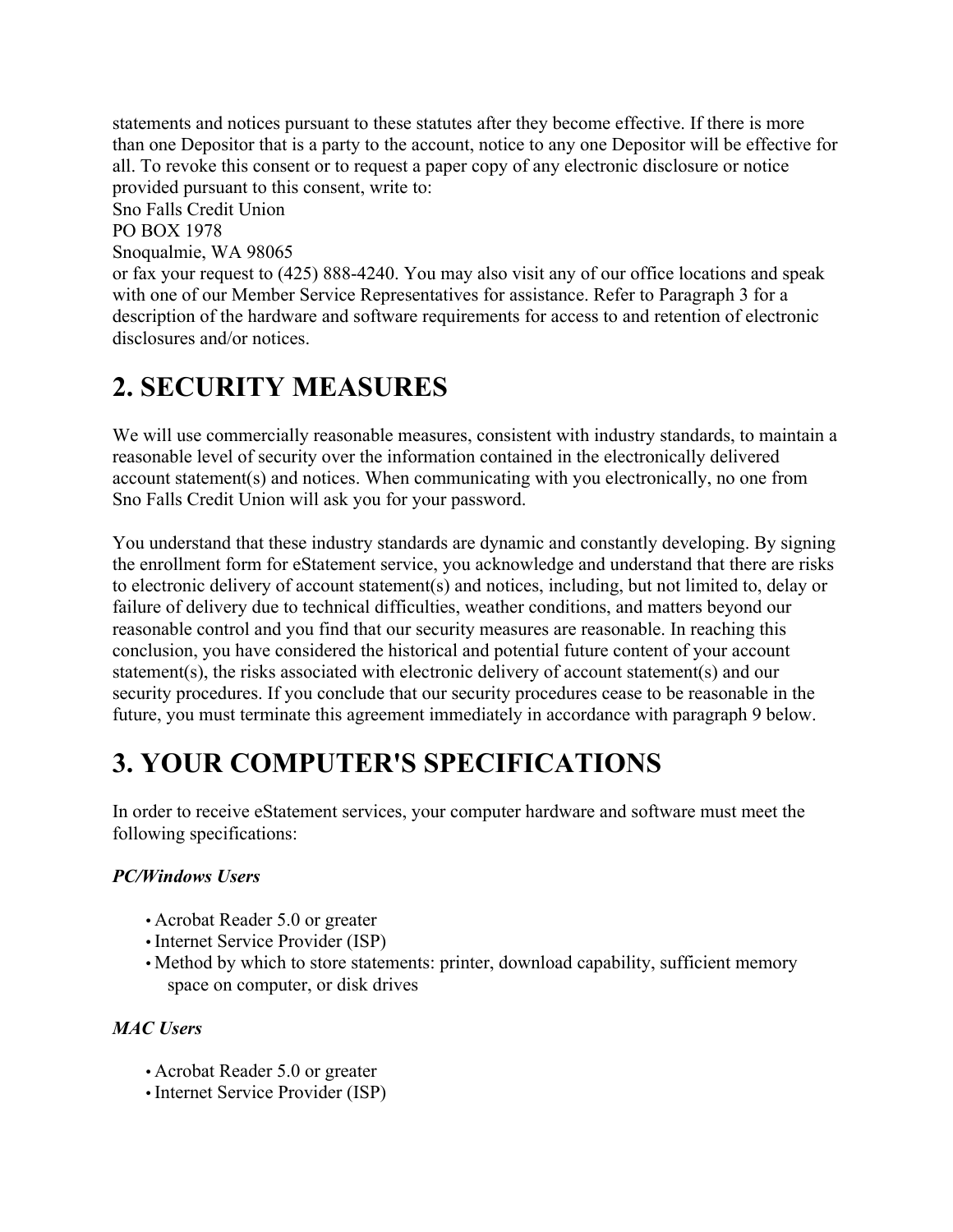• Method by which to store statements: printer, download capability, sufficient memory space on computer, or disk drives

#### *PC/Linux Users*

- Acrobat Reader 5.0 or greater
- Internet Service Provider (ISP)
- Method by which to store statements: printer, download capability, sufficient memory space on computer, or disk drives

If a change in the hardware or software requirements needed to access or retain an eStatement creates a material risk that you may not be able to access or retain a subsequent statement that was the subject of the consent, we will notify you of the revised hardware and/or software requirements. You may withdraw your consent without the imposition of any condition or consequence not previously disclosed in this agreement.

### **4. E-MAIL ADDRESS**

We will send your periodic account statement notifications to you via e-mail to the last known email address provided by you. You agree to notify us promptly, in writing, of any change in your email address, to:

Sno Falls Credit Union PO BOX 1978

Snoqualmie, WA 98065

or fax your request to (425) 888-4240. You may also visit any of our office locations and speak with one of our Member Service Representatives for assistance. For your protection and for security purposes, we will not accept any change of email address notices via email or telephone.

If you have not notified us in writing of any change to your email address, you agree that your failure to provide us with a good email address is the lack of ordinary care on your part. If your eStatement is sent twice and returned undeliverable, your email address will be flagged as a "BAD ADDRESS". Your email address may be changed using the procedure described above by any authorized party to your account. THE CREDIT UNION SHALL HAVE NO OBLIGATION OR LIABILITY TO ANY OF THE PARTIES TO A MULTIPLE-PARTY ACCOUNT IF THE EMAIL ADDRESS IS CHANGED USING THE PROCEDURES SET FORTH ABOVE.

### **5. PROMPT REVIEW of eStatements**

Your eStatement will be dated the day it is sent to you by email (the "e-mail date"). You must promptly review your eStatement and any accompanying items and notify us in writing at: Sno Falls Credit Union PO BOX 1978 Snoqualmie, WA 98065 or, via telephone at (425)-888-4004, toll-free at (800) 243-7860, or in person at any of or office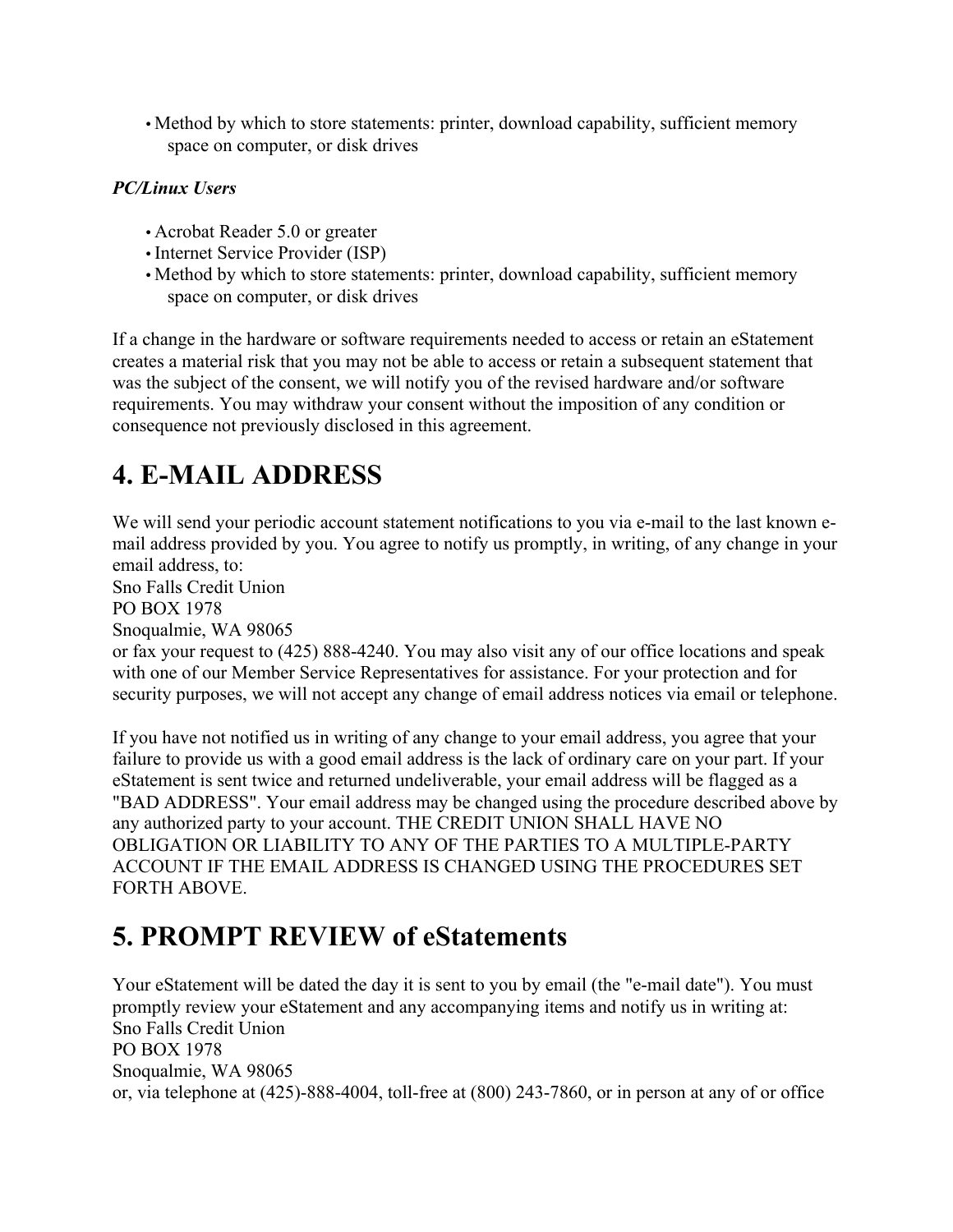locations (within the applicable time periods specified in your deposit agreement) of any error, unauthorized signature, lack of signature, alteration or other irregularity. Any applicable time periods within which you must notify us of any errors on your account statement(s) shall begin on the e-mail date regardless of when you receive and/or open the statement.

# **6. DISCLAIMER OF WARRANTY**

We make no warranties of any kind with respect to the software program used to access the eStatement services. We do not warrant that the software program or that eStatement services will meet your specific requirements. We make no warranties of any kind, whether express or implied, with respect to the use and adequacy of the software program or the eStatement services we provide under this agreement. We disclaim any and all implied warranties, including, but not limited to, the implied warranties of merchantability and fitness for a particular purpose.

# **7. NOTICE OF UNAUTHORIZED ACCESS**

If you believe your eStatement is lost or that someone has obtained access to your eStatement without your permission, write to us at:

Sno Falls Credit Union PO BOX 1978 Snoqualmie, WA, 98065 or send a fax to (425) 888-4240. You may also contact one of our Member Service Representatives, in person at any office location, call (425) 888-4004, or toll-free (800) 243- 7860.

# **8. LIABILITY; INDEMNIFICATION**

Notwithstanding any provisions to the contrary contained in this agreement, we shall be responsible only for performing the eStatement services as expressly provided for in this agreement. We shall be liable only for material losses which are the direct result of our own negligence or intentional misconduct in performing these services. We shall have no liability for failure to perform any eStatement services or for any disruption or delay in performing said services in the event such failure, disruption or delay is due to circumstances beyond our reasonable control (including, but not limited to, failure or disruption of electronic power, computer equipment, telecommunications systems, your ISP, or weather conditions). We shall have no liability for any consequential, special, punitive damages or indirect loss under any circumstances, except to the extent that we are liable under this agreement. You agree to indemnify and hold us and Our directors, officers, employees and agents harmless from all claims, demands, judgments, and expenses (including reasonable attorneys' fees) arising out of or in any way connected with the performance of these eStatement services. You agree that this indemnification shall survive the termination of this agreement.

# **9. AMENDMENT OR TERMINATION OF AGREEMENT**